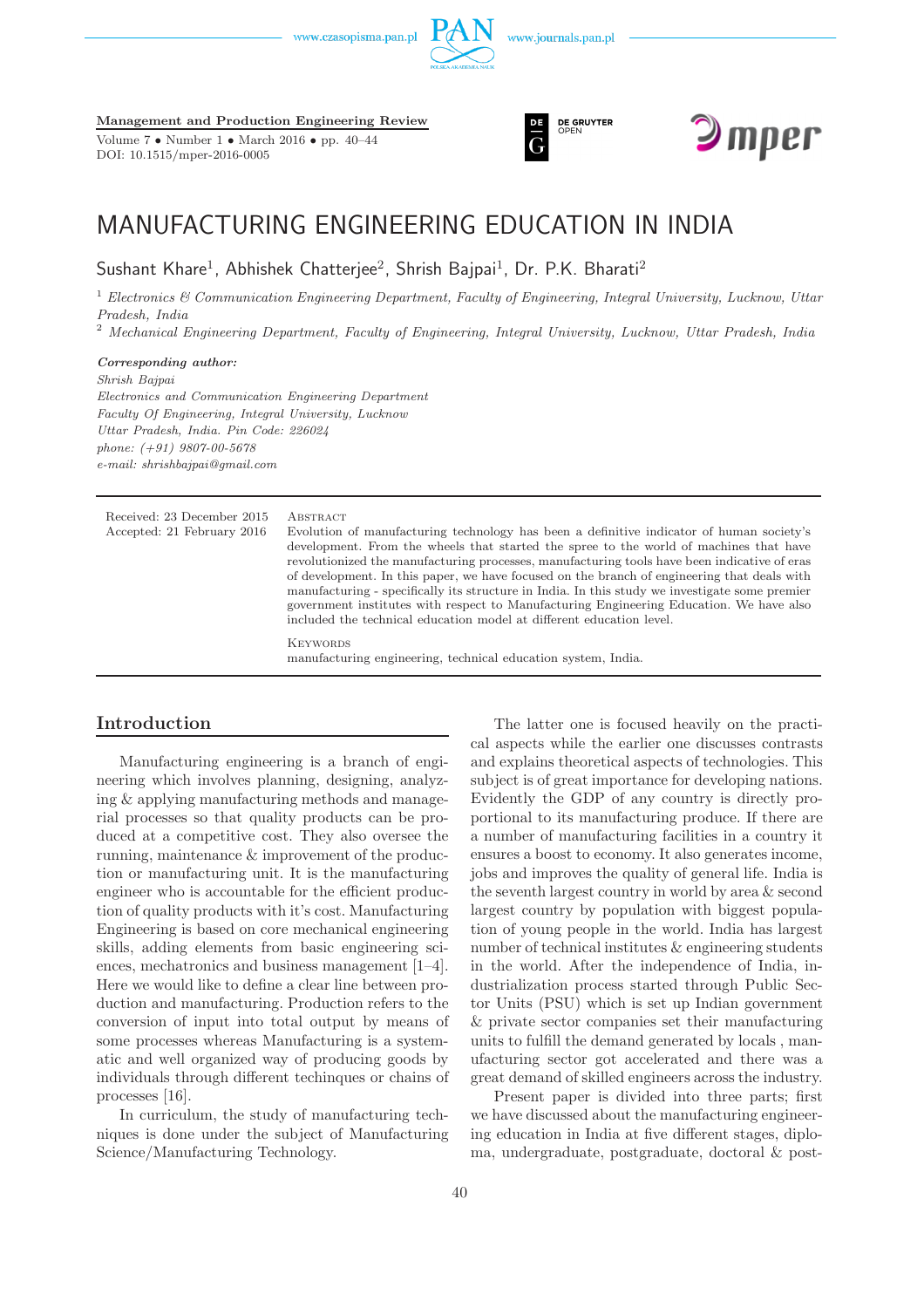

doctoral level, then future scope of manufacturing engineering in different industry with the employment of manufacturing engineers and at last conclusion of manufacturing engineering education in India.

### **Manufacuring Engineering in India**

### **Basic structure of engineering education in India**

India has a big number of technical educational institutes with polytechnics, technical institution & technical universities, which offers diploma degree in, 60 major disciplines, undergraduate degree in 45 major engineering disciplines, post graduate degree in more then 200 engineering specialization, doctoral degree in almost each area of technical core or sub core areas of the technical disciplines [5–7]. Post doctoral degree is also offer by the top technical institutes in India, which is more specific to the industry base research issues. Indian Institute of Science (IISc), Indian Institute of Technology(IITs), National Institute of Technology (NITs), Indian Institute of Information Technology (IIITs), Indian Institute of Space Science and Technology (IIST) are top technical institutions in India.

Manufacturing process is the base of any industry, whether it is computer hardware, electronics product, metal associated work etc. Manufacturing science or manufacturing technology as a subject is offered in the first year undergraduate studies (all technical disciplines) as a subject which includes the metal & it's alloy properties, metal forming, casting process, welding process, different applications of manufacturing engineering in the industry. This subject is offered by the mechanical engineering department, which is associated with the field of manufacturing engineering. Two subjects associated to the advance manufacturing science are in the curriculum of the mechanical, production & industrial engineering which are offered to students in the second & third year. One subject related to the material or metallurgy manufacturing is offered to the metallurgical & materials engineering students. Beside these, some technical institutions offer process modeling, flexible manufacturing system, finite element methods in design & manufacturing, industrial productivity etc as optional subjects to their final year undergraduate students of mechanical, production, industrial or metallurgical engineering which is associated to the manufacturing engineering.

Duration of diploma degree course is six semesters or three years, undergraduate degree course (B.Tech or B.E.) course is eight semester or four year, dual degree course (B.Tech with M.Tech or

Volume  $7 \cdot \text{Number 1} \cdot \text{March 2016}$  41

B.Tech with M.B.A.) is ten semester or five year. Duration of doctoral degree program is normally three year but it can be extended up-to six years according to need of the research topic. Students have to do the two semester course work which includes two to four subjects according to their research topic which gets approved by their supervisor. Post doctoral program is of two years duration but it can be extended one more year according to the requirements.

#### **Specifics of manufacturing engineering**

#### **At Diploma-level**

Diploma courses in manufacturing engineering are offered by few polytechnics across India. In diploma, manufacturing engineering has common subjects with mechanical & production engineering with basic science subjects. AICTE (All India Council for Technical Education) has approved and given a model for diploma level courses on manufacturing engineering. Major subjects included are Engineering Mechanics, Strength of Materials, Manufacturing Processes, Workshop Fittings, Machine Drawing, Heat Power Engineering, Process Planning & Cost Estimation, CAD, Hydraulics, CAD/CAM/CIM, CNC Laboratory, Mechatronics, Computer Network, Plant Maintenance, Pneumatic & Hydraulics and final semester project.

#### **At Undergraduate level**

At undergraduate level (B.E. or B. Tech) there are about 6-10 core subjects which are directly associated with manufacturing engineering, rest of them are related to mechanical engineering, management & couple of courses related to interdisciplinary courses. Lab work is done in the field of welding, casting, fluid mechanics, heat & mass transfer, machining & metrology, electrical machines, CAD design, design of machine elements & operations management. UG curriculum includes a major project which is done in the final semester on the field robotics, machine design, instrumentation, welding, control engineering, casting etc. The UG course of manufacturing engineering at National Institute of Technology, Jamshedpur has laid out a proper format which includes appropriate courses from mechanical engineering & other departments[8]. Central Institute of Plastics Engineering & Technology (CIPET) at Ahmedabad, Bhubaneswar, Chennai and Lucknow offer B.Tech course in Manufacturing Engineering /Technology. Core courses associated to manufacturing engineering are manufacturing by shaping & joining, production management, non traditional manufacturing process, design of production tooling, ma-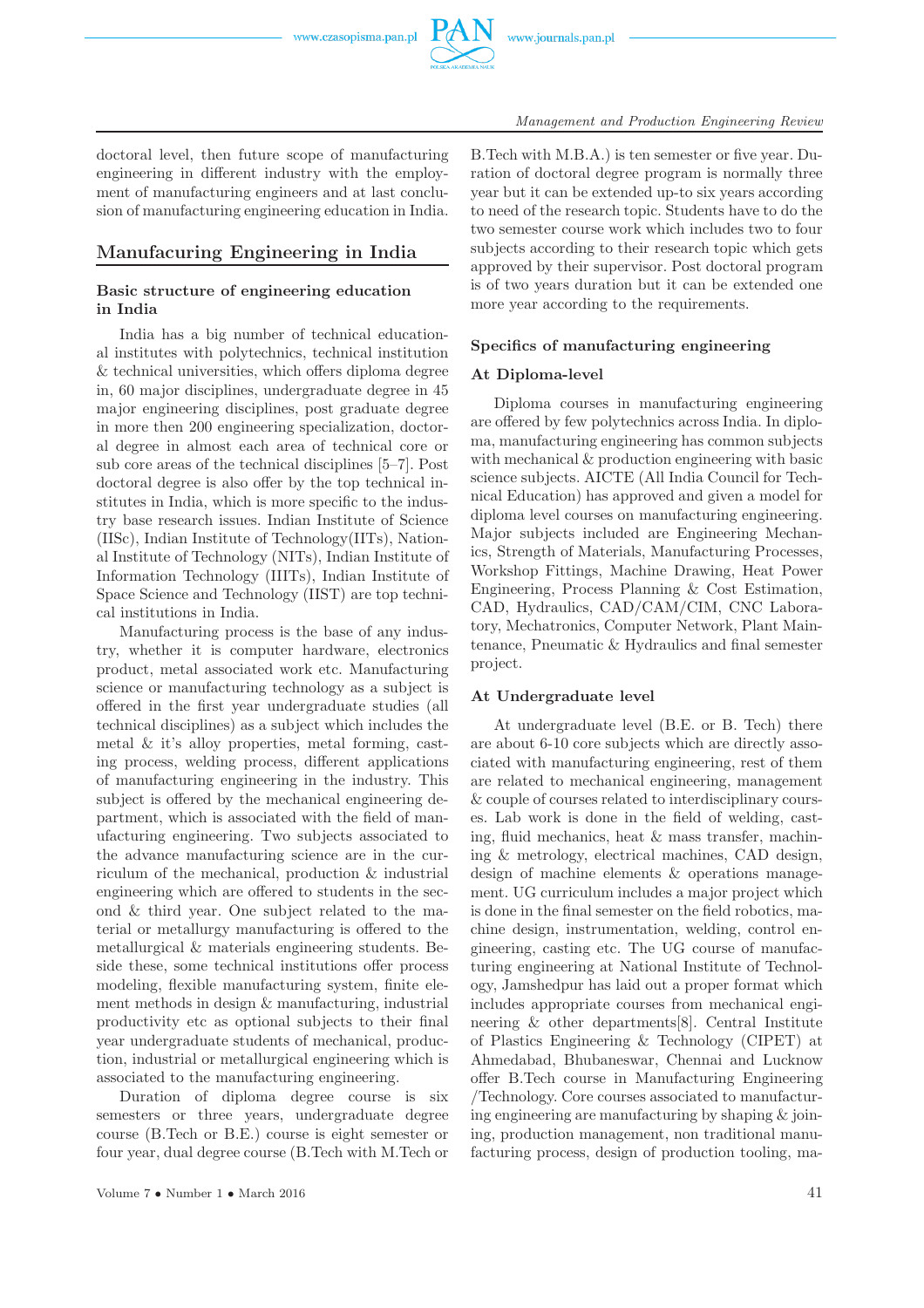

# *Management and Production Engineering Review*

chinery fault diagnostics and signal processing, quality production methods, organizational behavior & industrial psychology, work system design & human factor engineering etc. Four to six elective courses are also offered which are more focused to the sub fields in which students work on their final year projects.

# **At Post Graduate, Doctoral and Post-doctoral level**

At the postgraduate level manufacturing engineering is offered under the specialization Manufacturing Technology, Manufacturing Systems Engineering (NIT Jamshedpur), Manufacturing Engineering, Manufacturing Science & Engineering (IIT Kharagpur), Manufacturing and Precision Engineering (IIT Madras) & Integrated Design and Manufacturing Engineering (IIT Hyderabad) under mechanical engineering department. NIT Tiruchirappalli offers M.Tech in Manufacturing Technology under production engineering department. IIT Kharagpur & IIT Madras offer dual degree (B.Tech with M.Tech; five-year course) in manufacturing engineering. IIT Kharagpur also offers dual degree (B.Tech with MBA; five year course) in manufacturing engineering.

Major theoretical topics studied under postgraduate degree course include computational methods in engineering, tooling for manufacturing, flexible manufacturing systems, modeling of manufacturing processes, manufacturing management, manufacturing of non-metallic products, rapid manufacturing, lasers in manufacturing, design for manufacture, intelligent manufacturing systems, sustainable manufacturing etc. In last semester, student has to defend his/her dissertation before an audience, which includes an examiner from another institution in India.

Doctoral research in manufacturing engineering is done in the field of production management, production and manufacturing engineering, robotics, automation, CAD/CAM, production, R.E. and R.P. with cad application, solar energy, energy management, machine design, production engineering, industrial engineering etc [8]. At doctoral level, students do theoretical or practical problem analysis for their doctoral thesis. Some research projects funded by funding agency may form a part in their research work.

Post doctoral level research in Manufacturing Engineering is offered by top technical institutions in India by their mechanical engineering department.

# **A note on literature**

Due to the nature of work, many courses took by students during undergraduate course of man-

ufacturing engineering are same as those took by mechanical, production or industrial engineering undergraduate students. R.K. Rajput, Dr. Khwaja Moeed, Groover, Serope Kalpakjian, R.K. Jain, Jacobs, Phillip F. Ostwald, Jairo Munoz, P.C. Sharma, R.S. Khurmi, O.P. Khanna, J.K. Gupta, Parashar B.S. Nagendra, Mittal R. K. etc are the famous authors whose books are adopted as text book in the different courses associated with the manufacturing engineering.

# **Available simulation tools**

MATLAB, NI-LabVIEW, Mathematica, Maple are the major simulation tool used for solving mathematical (algebraic) computation problems. Scilab, Elmer, Sage, GNU Octave, Maxima, Freemat and R are some open source tools useful for solving mathematical computation & statistical problems. OpenFOAM is a fluid mechanics tool which is used for computational fluid dynamics (CFD) both as a teaching and a research tool. SolidWorks, FreeCAD, LibreCAD, Solid Edge etc are designing simulation tools use by UG & PG students to solve designing problems.

# **Indian Government Initiatives**

Indian Government has taken many initiatives to enhance teaching & learning through the online web medium. Indian Government has develop virtual labs, online videos lecture database through National Program for Technology Enhanced Learning (NPTEL) & online thesis management system Shodhaganga [9-11]. Virtual labs are developed with partnership of technical institutions & Ministry of Human Resource Development (MHRD). Some labs such as metal forming lab, mechanics of machine lab, machine dynamics & vibration lab, general purpose production shop simulation lab, laser based flow diagnostics laboratory, virtual combustion and automatization laboratory etc have been already developed which is associated to the students of manufacturing engineering. Some labs are still in development phase[11]. NPTEL program gives the students a opportunity to learn course through the famous faculty of the other institution. It is open source repository in which lectures of the faculty store & students can access through online with out paying any cost. Students can ask questions in some on-going courses[9]. Shodhganga provides a platform for research scholars to access the research work happen in Indian universities & scholars. They can also submit their doctoral theses and make it available to the entire scholarly community in open access through out the globe. The repository has the ability to index, store, dis-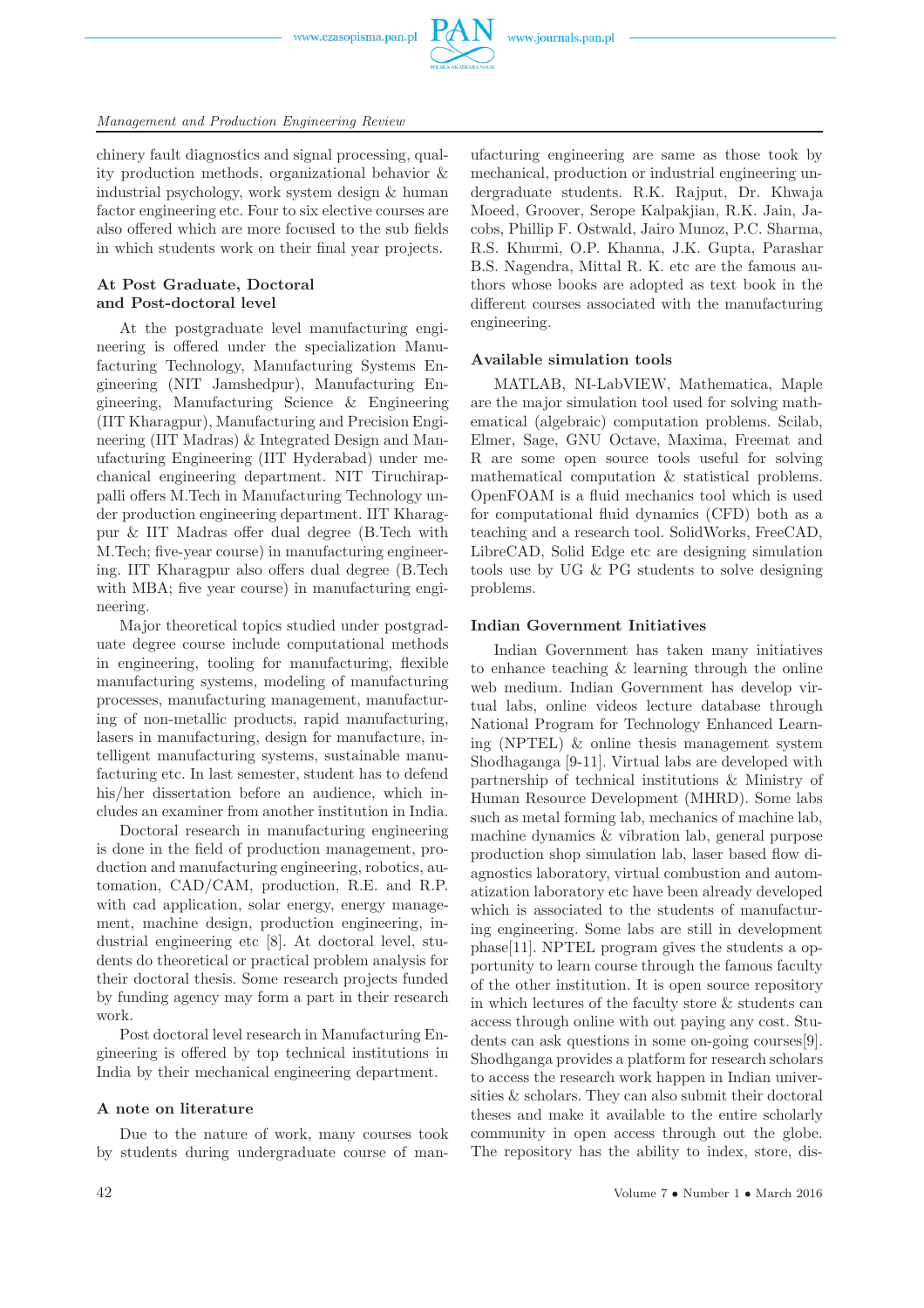

#### *Management and Production Engineering Review*

seminate & preserve ETDs (Electronic Theses and Dissertations) [10].

#### **Present Scenario**

There is no independent department of manufacturing technology in any IIT but manufacturing technology is offered as a specialization discipline for M.Tech courses in many IITs under mechanical engineering department. Only one NIT, NIT Jamshedpur is having an independent department, which offers undergraduate engineering degree B.Tech (H) in manufacturing technology [8]. Department of Mechanical and Manufacturing Engineering (MME) at Manipal University was established in 1960, is the olderst department which offers post graduation degree in manufacturing engineering. Figure 1 and Fig. 2 gives the overall statistics of Manufacturing Engineering course (PG level) in Indian Institutes of Technology (nineteen in number) & National Institutes of Technology (thirty-one in number). National Institute of Foundry and Forge Technology, Ranchi, which is a government funded institute, offers four year B.Tech in manufacturing engineering.





No M.Tech in Manufacturing Engineering

Fig. 2. Manufacturing Engineering (PG) at NITs.

# **Future Scope of Manufacturing Engineering**

Manufacturing Engineering is the base for any type of industry. Graduate engineers having bachelor degree in manufacturing engineering get the opportunity in production & manufacturing firms in private

& government sectors. They are eligible in private production units, railways, armed forces & PSUs. Most of the job role for the engineers are supervisory or managerial where critical decision making skill is needed for the smooth production & high performance of the industry. Engineers having master & doctoral degree in manufacturing engineering can work in top levels in the industrial & management field. Engineers having doctoral degree can also opt for career as faculty in technical universities across the globe. Engineering graduates with management degree have a good job prospects then other ones in industry. Manufacturing engineering graduates get the jobs in industry as plant engineer, process engineers, quality engineers,industrial managers, operations analyst, management engineer, manufacturing engineer, quality control technician etc. Beside these, manufacturing engineers are also eligible for the certain jobs of mechanical engineers in government own companies including railways, Indian Engineering Services (IES) & automobile companies in major.

Central Manufacturing Technology Institute (CMTI) is a registered Government of India Society, an autonomous institution under the administrative control of the ministry of commerce and industry (MoCI) which offers one year (two semester) post graduate diploma in advanced manufacturing technology (PGDAMT) in collaboration with Karunya University, Coimbatore. This course has objective of making fresh engineers industry ready. This course trains on typical manufacturing industry processes, advanced technologies, live applied research projects and industrial visits.

Recent initiative of Indian government "Make In India" will help manufacturing engineers as Indian government is inviting the manufacturing firms to open their manufacturing plants in India for production. This step will generate the jobs for the candidates having engineering degree in manufacturing engineering [12].

### **Conclusions**

### **Brief Comparison of Manufacturing Engineering Education status in top universities of BRICS countries**

We have used widely accepted QS university ratings for shortlisting the universities to compare.

Tsinghua University, China has a separate Institute for Manufacturing Engineering. It was established in 1996. It has many application based research centers focusing on computer integrated manufacturing, robotics, graphics and CAD. Shanghai